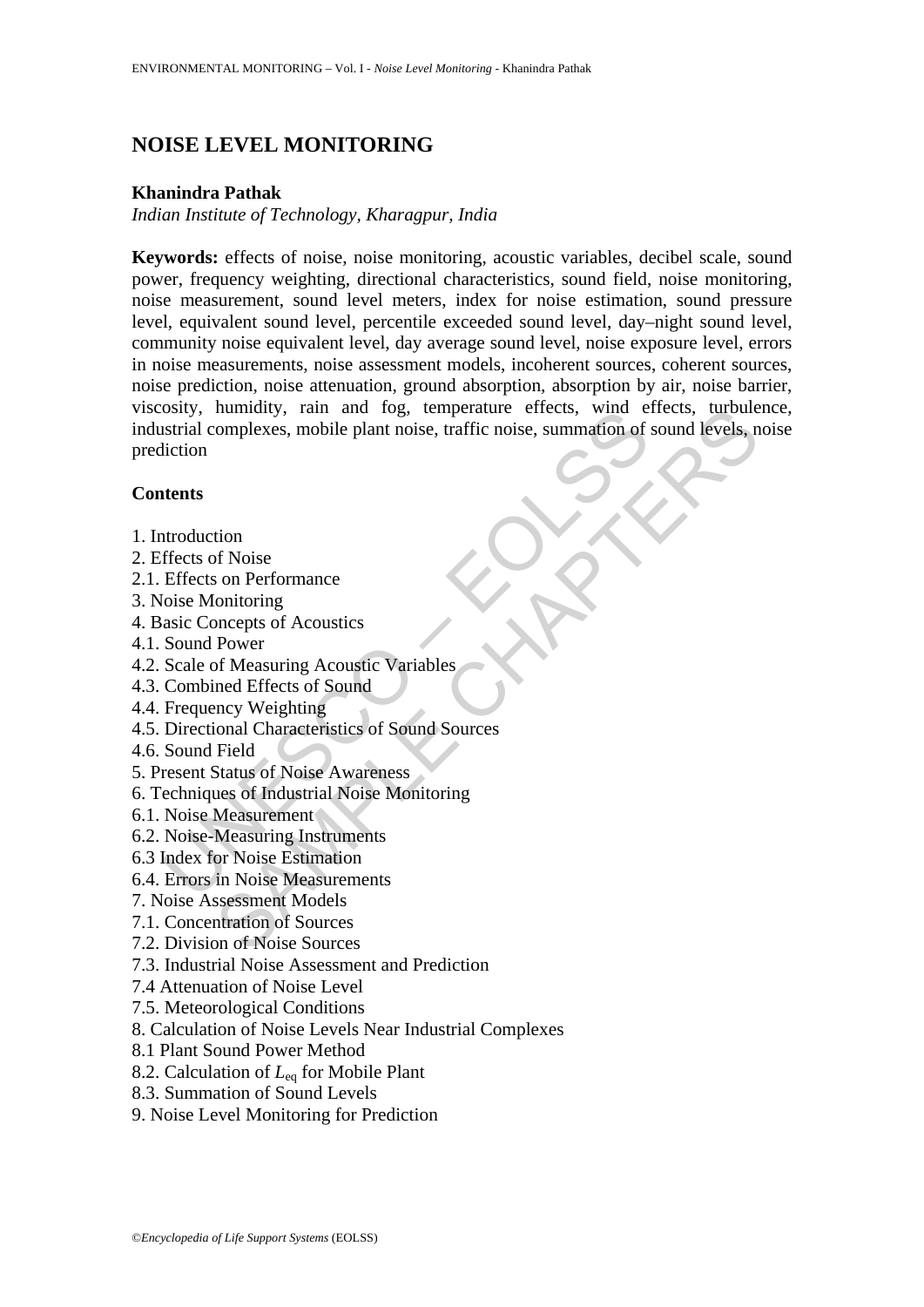9.1. Source Characterization Model 9.2. Theory of the Equivalent Acoustic Center (EAC) 10. The Development of Source Characterization Model 11. Conclusion Acknowledgement Glossary Bibliography Biographical Sketch

## **1. Introduction**

Human ears perceive certain modulations of the atmospheric pressure as sound. Such modulations result from a propagated vibration of an elastic medium or superposition of such vibrations. These vibrations cause an alteration in pressure, stress, particle displacement, or particle velocity of the medium. Sound propagates through the medium as a wave.

1 vibrations. These vibrations cause an alteration in pressure<br>lacement, or particle velocity of the medium. Sound propagates th<br>wave.<br>the absence of acoustic energy in a particular space, air molecule<br>lom thermal motion. itions. These vibrations cause an alteration in pressure, stress, par<br>nt, or particle velocity of the medium. Sound propagates through the med<br>mec of acoustic energy in a particular space, air molecules move about<br>rrmal mo In the absence of acoustic energy in a particular space, air molecules move about in a random thermal motion. There occur frequent collisions amongst the molecules without loss of energy. The net result is an equilibrium condition with characteristic absolute temperature and pressure. On introduction of a vibrating surface, the molecules gain additional momentum by momentum transfer, and the disturbance propagates into the space with a velocity essentially equal to the thermal speed of individual molecules. If the vibrating surface is a pulsating sphere, the sound wave spreads out spherically with a wave of single frequency. The disturbance caused by the vibrating surface spreads through the medium by momentum transfer. The disturbance induces displacement of the individual particles of the medium. The particles attain velocities in the direction of propagation. These bring changes in absolute pressure and temperature. Human ears or microphones detect this pressure change as sound. Whenever the sound is irritating, annoying, unpleasant and unwanted, it is called noise.

Numerous scholars have studied sound as a form of energy since the period of Aristotle (384–322 BC) and recognized noise as a health hazard. In 1713, Ramazzini studied the effects of noise on the workers engaged in hammering copper and other noisy operations. Such workers suffered from loss of hearing and became completely deaf in their old age. Bar conducted similar research in 1886 on the boilermakers. However, it is only in the nineteenth century that acoustics developed as a separate scientific discipline. Chaldni (1756–1824), Helmholtz (1821–1894), Rayleigh (1842–1919), Sabine (1868–1919), etc., were the pioneering scientists contributing to the knowledge and understanding of sound (Malecki, 1969).

During the first half of the twentieth century, studies on acoustics identified the impacts of noise on human beings. Prolonged exposure to disturbing noise may cause several ailments and provide a nuisance. People dwelling near industrial areas or in busy cities are vulnerable to these ill effects of noise. Therefore, noise is considered to be an environmental pollutant and requires a serious effort to develop adequate mitigating measures.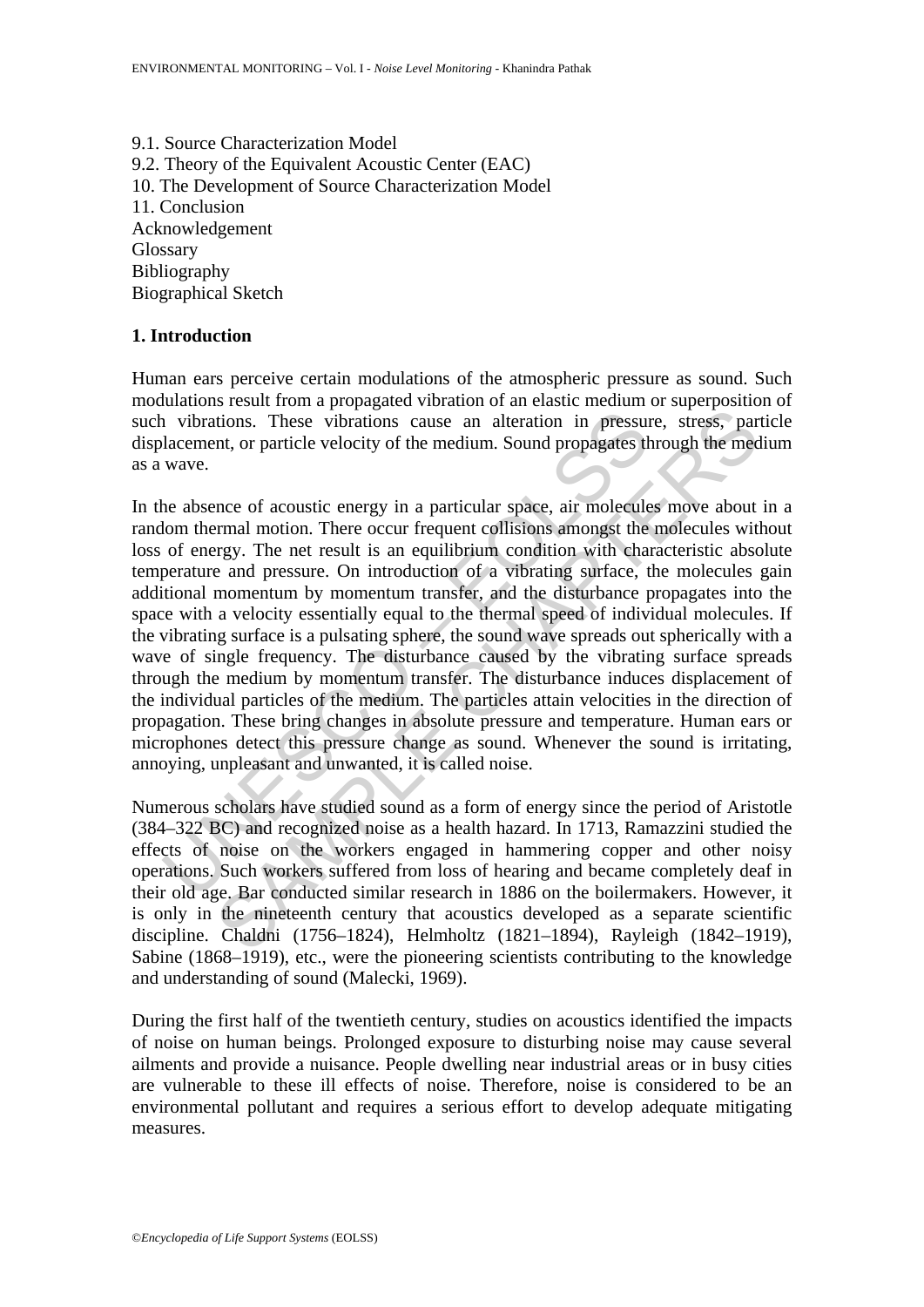#### **2. Effects of Noise**

Excessive exposure to noise has numerous direct and indirect effects on safety and hygiene. It directly affects our sensation of hearing, disrupts sleeping, and causes masking of speech.

Otologists link industrial noise as a source of numerous problems of the ear, such as noise-induced hearing loss, permanent hearing impairment, acoustic trauma, sensorineural hearing loss, tinnitus etc. Exposure to high noise levels can indirectly affect human psychology and physiology, resulting in adverse effects on general performances. A number of ailments have a causal relationship with noise exposure.

Figure 1 illustrates the domain of effects of noise on humans. Medical researchers have recognized noise as an environmental pollutant. A list of many ailments directly or indirectly related to noise may be found in Table 1. Figure 2 shows the factors that determine the effects of noise on people.

However, the epidemiological studies have not yet clearly confirmed links between noise levels and physical ailments. Links have been reported between muscular activity and the variation of sound intensity, and experimental research has shown that noise evokes physiological responses. These responses are characteristic of stress.



Figure 1. Effects of noise on human beings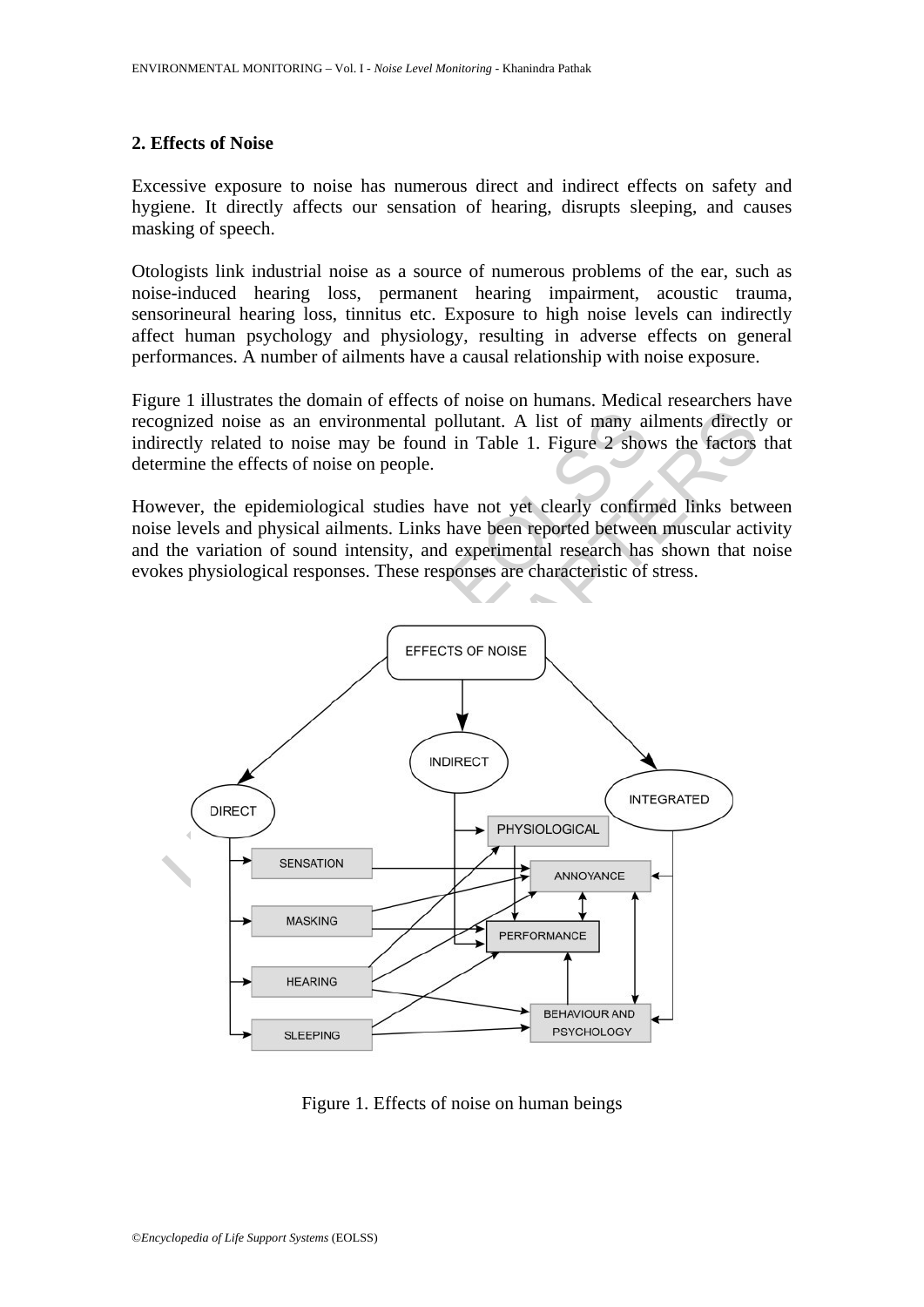| 1               | <b>Physiological Effects Related to Noise</b><br>Frequent blurring of eye sight    |  |  |  |  |  |  |
|-----------------|------------------------------------------------------------------------------------|--|--|--|--|--|--|
| $\overline{2}$  | Frequent strain in eyes                                                            |  |  |  |  |  |  |
| $\overline{3}$  | Frequent clogging of ears                                                          |  |  |  |  |  |  |
| $\overline{4}$  | Frequent choking lump in throat                                                    |  |  |  |  |  |  |
| $\overline{5}$  | Sneezing                                                                           |  |  |  |  |  |  |
| $\overline{6}$  | Constant staffing of nose                                                          |  |  |  |  |  |  |
| $\overline{7}$  | Troubles due to constant sputum                                                    |  |  |  |  |  |  |
| 8               | Trouble of constant coughing                                                       |  |  |  |  |  |  |
| $\overline{9}$  | Heavy chest colds                                                                  |  |  |  |  |  |  |
| 10              | Soaking sweats at night                                                            |  |  |  |  |  |  |
| 11              |                                                                                    |  |  |  |  |  |  |
| 12              | Getting out of breath compared to others<br>Cold hands or feet even in hot weather |  |  |  |  |  |  |
| 13              | Stomach upset                                                                      |  |  |  |  |  |  |
| $\overline{14}$ | Nausea of vomiting                                                                 |  |  |  |  |  |  |
| $\overline{15}$ | Feeling of substantial burning or taste sour                                       |  |  |  |  |  |  |
| 16              | Cuts in skin staying open for a long time                                          |  |  |  |  |  |  |
| 17              | Frequent heavy feeling in the head                                                 |  |  |  |  |  |  |
| 18              | Having hot or cold spells                                                          |  |  |  |  |  |  |
| 19              | <b>Dizziness</b>                                                                   |  |  |  |  |  |  |
| 20              | Dizziness just after standing                                                      |  |  |  |  |  |  |
| $\overline{21}$ | Frequent feeling of faint                                                          |  |  |  |  |  |  |
| 22              | Trembling of hands or feet                                                         |  |  |  |  |  |  |
| $\overline{23}$ | Painful menstrual period                                                           |  |  |  |  |  |  |
| 24              | Loosing control of bladder                                                         |  |  |  |  |  |  |
| $\overline{25}$ | Getting up tired and exhausted in the morning                                      |  |  |  |  |  |  |
| 26              | Difficulty in falling sleep                                                        |  |  |  |  |  |  |
| $\overline{27}$ | Easily getting awakened from sleep                                                 |  |  |  |  |  |  |
| 28              | Frequent yawning                                                                   |  |  |  |  |  |  |
| 29              | Thinking get completely mixed up when to do things quickly                         |  |  |  |  |  |  |
| 30              | Wishing somebody to be to advise always                                            |  |  |  |  |  |  |
| $\overline{31}$ | Wishing to die                                                                     |  |  |  |  |  |  |
| 32              | Getting easily upset or irritated                                                  |  |  |  |  |  |  |
| 33              | Getting constantly keyed up and jittery                                            |  |  |  |  |  |  |
| $\overline{34}$ | Getting scared at sudden movements or noises at night                              |  |  |  |  |  |  |
| $\overline{35}$ | Becoming suddenly scared for no good reason                                        |  |  |  |  |  |  |
| 36              | Difficulty in memorising                                                           |  |  |  |  |  |  |
| 37              | Difficulty in thinking clearly                                                     |  |  |  |  |  |  |
| 38              | Difficulty in concentrating                                                        |  |  |  |  |  |  |

Table 1. List of diseases having relationship with noise exposures (Source: Yamanaka et al. 1982)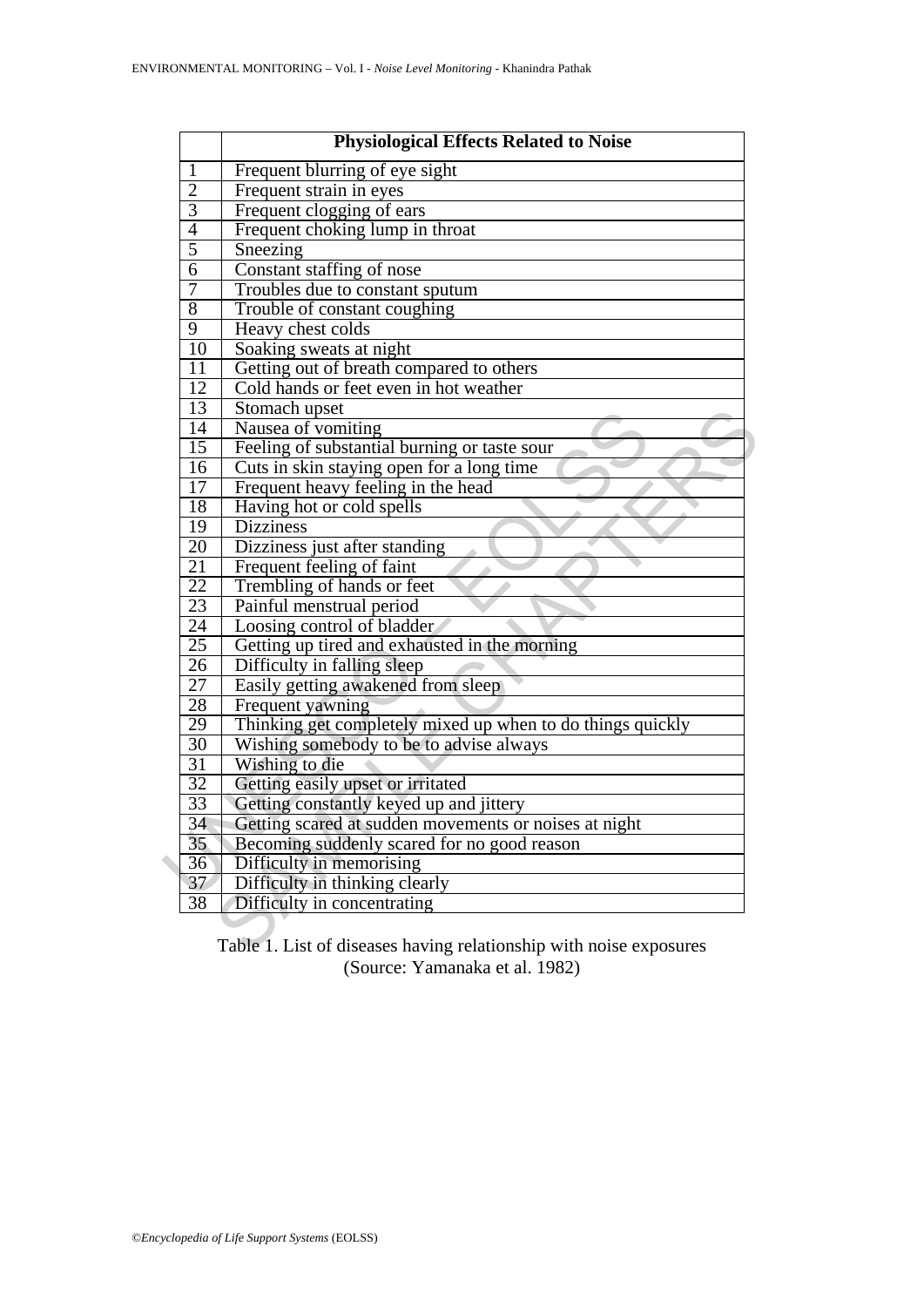

Figure 2. Factors influencing effects of noise on human beings

Tension increases in muscles at a steady state noise level of 90 dBA. It was also reported that long-term exposure to noise contributed to the genesis of cardiovascular diseases. Effects of environmental noise on sleep and health are still an unresolved issue. Of course, medical science has established that higher noise levels can cause circulatory, digestive, and metabolic troubles.

Reasons<br>
Sietep<br>
Figure 2. Factors influencing effects of noise on human b<br>
Since Sieter<br>
Figure 2. Factors influencing effects of noise on human b<br>
sion increases in muscles at a steady state noise level of 90<br>
orted that Release The Blue Comparison and Reservations<br>
Slong Theoretow,<br>
Slong-term exposure to noise controlled to the general contents of entropy<br>
Slong-term exposure to noise contributed to the general soft cardiovates<br>
differen Medical effects of noise have been studied in many research efforts in Japan and Sweden, which were sponsored by various acoustical societies. These societies include the Acoustical Society of Japan, the Architectural Institute of Japan, the Association of Audiology of Japan, the Japanese Society of Public Health, the Japanese Society of Industrial Health, the Nordic Noise Committee (with membership of Denmark, Finland, Iceland, Sweden, and Norway), the Acoustic Society of America, and the Institution of Acoustics of UK. The effect of noise on health is still a primary area of investigation. The degree effect of noise on personal health depends on the amplitude and frequency of occurrences of the noise. It has been found that intermittent drilling noise causes the same impairment of hearing as steady noise of 20 dBA lower. Hazards of noise interrupted 40 times per day are the same as steady noise of 20 dB lower.

On exposure to loud noise for an extended period, the human ear suffers from an effect called "recruitment effect," which causes a raised threshold level and reduced tolerance for loud sounds. Permissible noise exposure is defined as one that increases the risk of hearing handicap by no more than 10% over that attributable to presbycusis (i.e., hearing loss associated with aging). Table 2 gives such permissible exposure for different durations of working hours for various numbers of exposure intervals, which must be fulfilled in an acoustic design of any working system. Industrial noise control measures must maintain the noise levels within a permissible exposure limit to ensure that there is no permanent shift of the threshold of hearing. The US Occupational Safety and Health Administration (OSHA), NIOCH, etc., have carried out extensive studies and prescribed a recommended noise exposure limit for specific sites.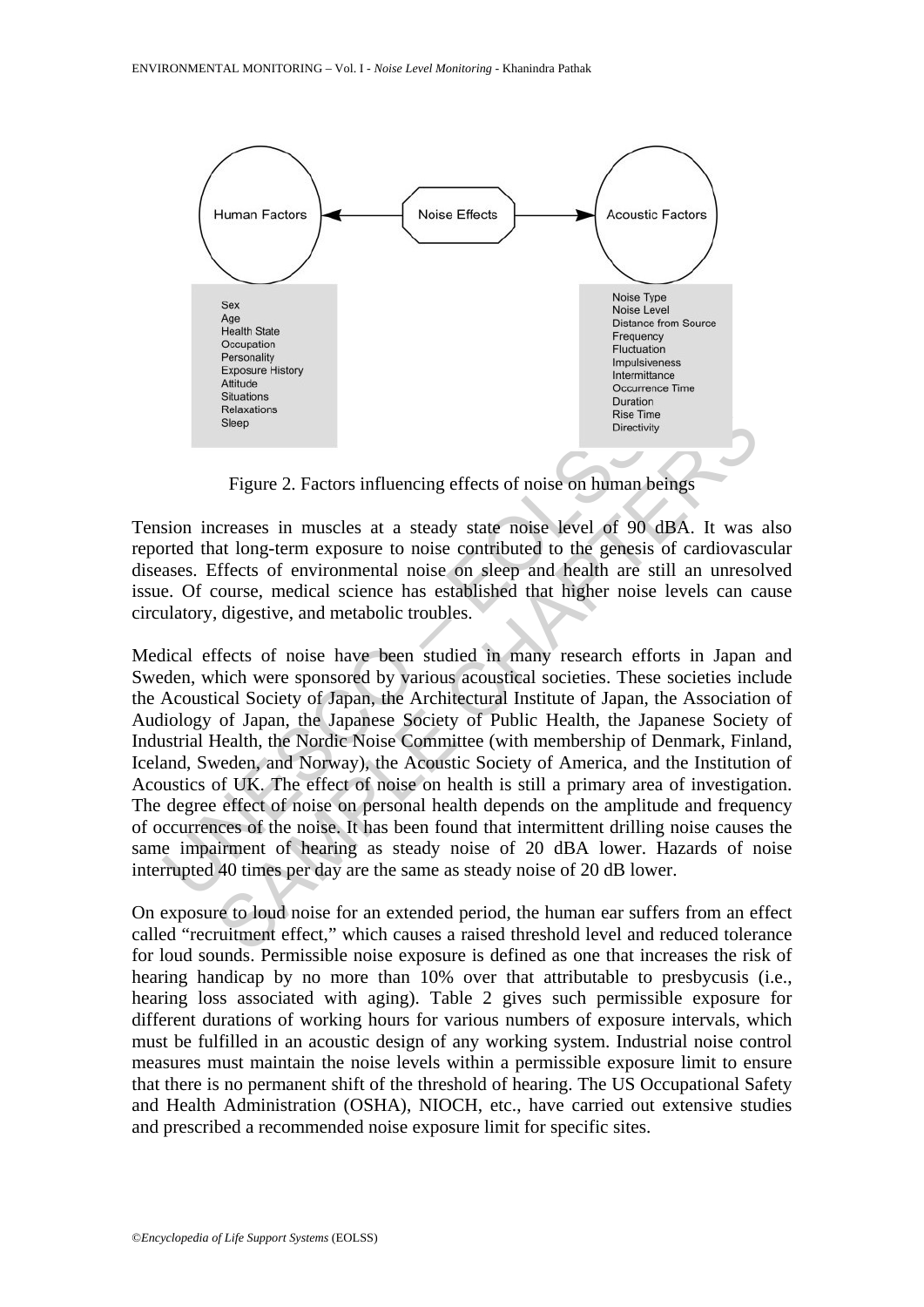| <b>Cumulative</b> | <b>Number of Noise Interval Exposures per 8-h Workday</b> |     |     |     |       |       |                |  |
|-------------------|-----------------------------------------------------------|-----|-----|-----|-------|-------|----------------|--|
| exposure          |                                                           | 3   | 7   | 15  | 35    | 75    | 150 or<br>more |  |
| 8h                | 90                                                        |     |     |     |       |       |                |  |
| 6h                | 91                                                        | 92  | 93  | 94  | 94    | 94    | 94             |  |
| 4h                | 93                                                        | 94  | 95  | 96  | 98    | 99    | 100            |  |
| 2h                | 96                                                        | 98  | 100 | 103 | 106   | 109   | 112            |  |
| 1 <sub>h</sub>    | 99                                                        | 102 | 105 | 109 | 114   | (115) |                |  |
| 30 min            | 102                                                       | 106 | 110 | 114 | (115) |       |                |  |
| $15 \text{ min}$  | 105                                                       | 110 | 115 |     |       |       |                |  |
| 8 min             | 108                                                       | 115 |     |     |       |       |                |  |
| 4 min             | 111                                                       |     |     |     |       |       |                |  |

Table 2. Permissible noise exposure for different interval of exposures

# **2.1. Effects on Performance**

Noise can adversely affect the performance of an industrial worker. Certain facts regarding effects of noise on performance include the following:

- Steady noise without special meaning does not seem to interfere with human performance unless the noise level exceeds  $\sim 90$  dB(A).
- Irregular bursts are more disruptive than steady noise; irregular bursts of noise of even 50 dB (A) may interfere with the performance.
- High-frequency components of noise, above 2000 Hz, may produce more interference than low-frequency components.
- Noise does not seem to influence the overall rate of work, but high noise levels may increase the variability of the work rate.
- Noise is more likely to reduce the accuracy of the work than to reduce the quantity of work.
- Complex tasks are more likely to be adversely affected than simple tasks.

Table 2. Permissible noise exposure for different interval of of<br> **Effects on Performance**<br>
se can adversely affect the performance of an industrial wording effects of noise on performance include the following:<br>
Steady no able 2. Permissible noise exposure for different interval of exposures<br>
son Performance<br>
adversely affect the performance of an industrial worker. Certain f<br>
ffects of noise on performance include the following:<br>
noise wit Considering these facts and the physiological, psychological, and behavioral problems caused by noise exposure, every industry should estimate the possible increase in environmental noise level as a result of the industrial activities at various phases of its operations.

The increased awareness of effects of noise resulted in formulation of standards for the measurement of noise by the national and the international standard organizations. State authorities have also formulated regulations to combat unwanted noise levels.

# **3. Noise Monitoring**

The location of plants, machinery, and their movements, as well as road and traffic patterns in an industrial complex, are planned according to technological and economic requirements. If the acoustic qualities of these are not properly analyzed, the prevailing noise levels in the neighborhood may be adversely affected and the scope for future expansion or modification may be limited. Noisy workings may lead to violation of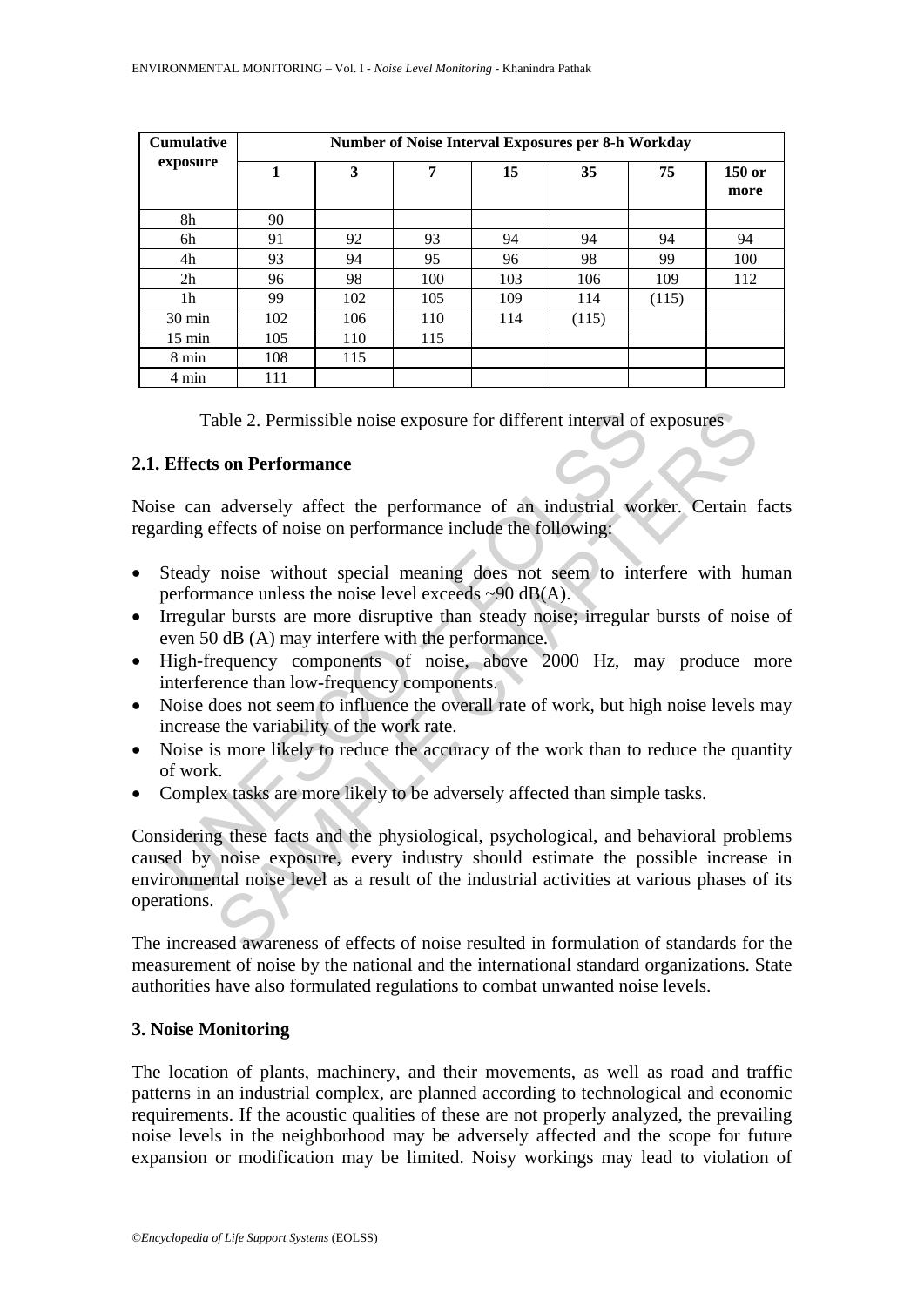environmental guidelines, industrial disputes, and compensation claims. The Control of Pollution Act, 1974 authorizes the local authorities to inspect and abate nuisances with the establishment of a "noise abatement zone" and entertain complaints if industrial noise levels exceed the standard background noise level by 10 dBA.

The Social Security (Industrial Injuries—Prescribed Diseases) Amendment No. 4, Regulations 1979 necessitates more measures of noise pollution in industry. The Noise at Work Regulations 1989 (UK) based on the European Economic Community Directive /86/188/EEC have also alerted all sections of industry to the need to measure noise levels at the work place.

International Standards Organization (ISO) standards 1999, 3744, 3746, 3891, and 1996 give procedures and guidelines for noise measurement. However, application of the methods described in the standards to a particular situation requires careful observations of the influences of conditions pertaining to the site.

In any industrial environment, the time of occurrence of the noise-generating activities and the quality of the generated noise, do not follow a simple law. Determination of the exact sound power level of the sources is also very difficult, since the noise sources in the machinery or plant are located at different positions and they work in different cycles.

Therefore, systematic noise monitoring and analysis of results of noise level measurements are necessary to assess the noise levels in terms of the possible combinations of noise sources and influencing parameters.

hods described in the standards to a particular situation requires c:<br>e influences of conditions pertaining to the site.<br>my industrial environment, the time of occurrence of the noise-g<br>the quality of the generated noise, exercibed in the standards to a particular situation requires careful observat<br>ences of conditions pertaining to the site.<br>
ustrial environment, the time of occurrence of the noise-generating active<br>
ustrial environment, t For noise control purposes, it becomes essential to predict the impact of introduction of new machinery into an existing equipment complex at a particular time and location. In an industry where technological requirements demand continuous changes in the relative positions of machinery, the monitoring of environmental noise levels becomes more critical.

In such cases the noise levels in the industrial complex need to be analyzed not only for proper evaluation of environmental impact but also to incorporate better equipment deployment strategy.

Noise level monitoring involves determination of the values of different acoustic variables in order to study their relationships. The following section describes briefly the important variables that are important for noise level monitoring.

-

-

-

TO ACCESS ALL THE **71 PAGES** OF THIS CHAPTER, Visit[: http://www.eolss.net/Eolss-sampleAllChapter.aspx](https://www.eolss.net/ebooklib/sc_cart.aspx?File=E6-38A-03-07)